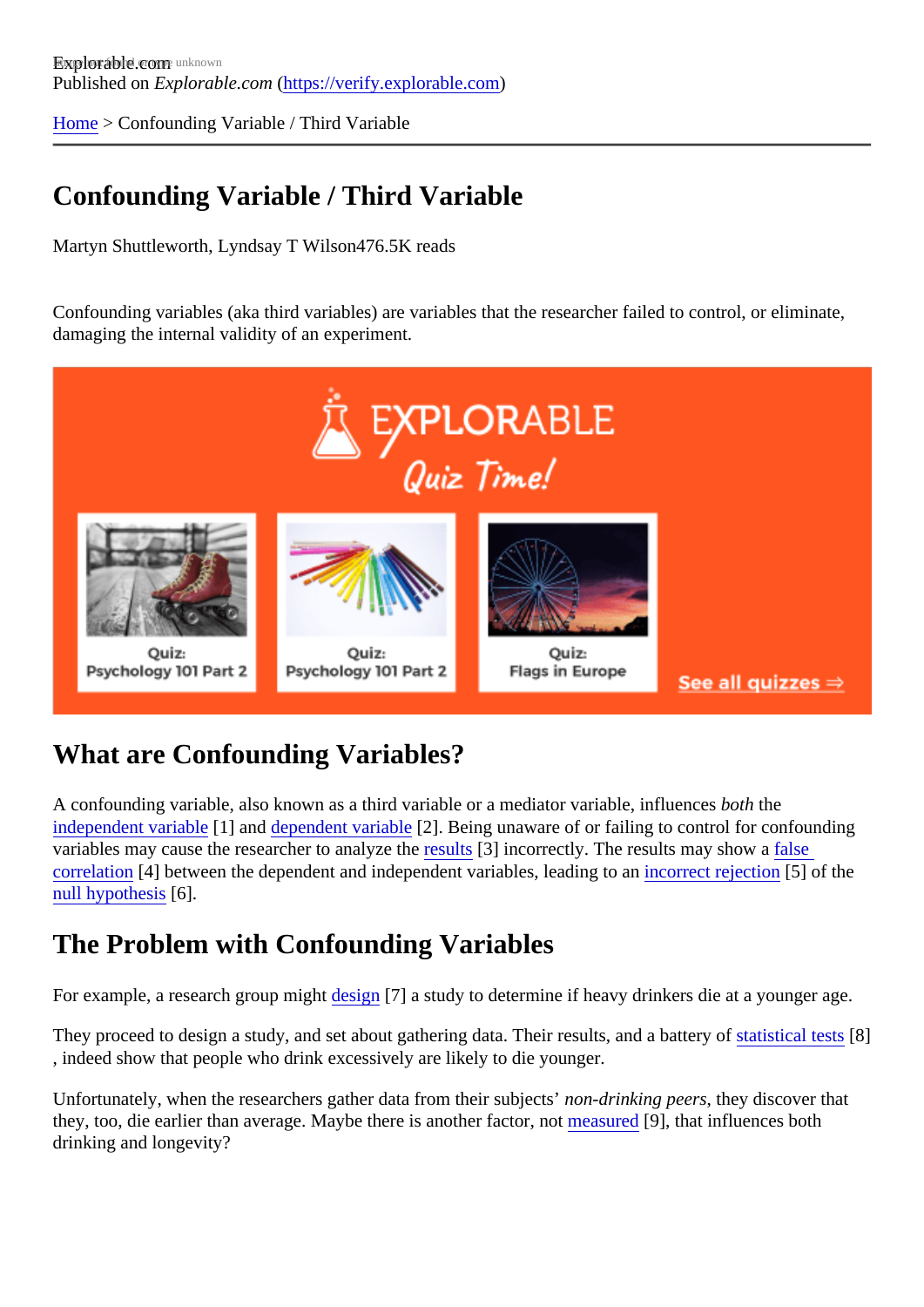The weakness in t[he experimental desig](https://verify.explorable.com/experimental-research)n 10] was that they failed to take into account founding variables [11], and did not try to eliminate  $\omega$ ntrol[12] any other factors.

Imagine that in this case, there is in fact no relationship between drinking and longevity. But there may be other variables which bring abooth heavy drinking and decreased longevity. If they are unaware of these variables, the researchers may assume that heavy drinking is causing reduced longevity, i.e. they'll make what's called a "spurious association." In reality, decreased longevity may be better explained by a third, confounding variable.

Confounding Variable - Third Variable

Image not found or type unknown

For example, it is quite possible that the heaviest drinkers hailed from a different background or social group. This group might be, for unrelated reasons, shorter lived than other groups. Heavy drinkers may be more likely to smoke, or eat junk food, all of which could be factors in reducing longevity. In any case, it is the fact they belong to this group that is responsible for their decreased longevity, and not heavy drinking.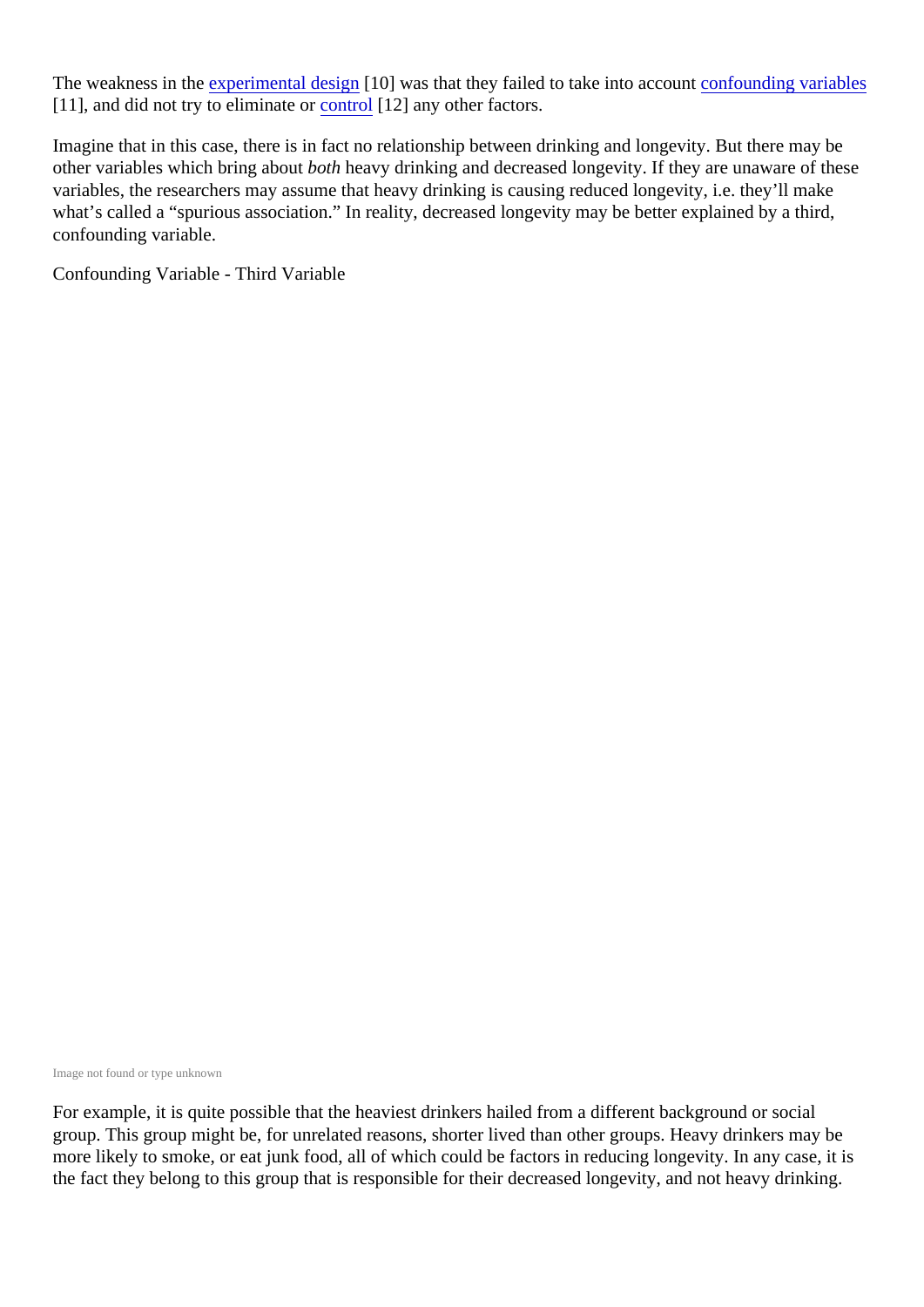Without controlling for potential confounding variables, the internal validity of the experiment is undermined.

## Extraneous Variables

Any variable that researchers are not deliberately studying in an experiment is an extraneous (outside) variable that could threaten the validity of the results. In the example above, these could include age and gender, junk food consumption or marital status.

An extraneous variable becomes a confounding variable whenes along with the factors you are actually interested in. In other words, it becomes difficult to separate out which effect belongs to which variable, complicating the data.

To return to the example, age might be an extraneous variable. The researchers could control for age by making sure that everyone in the experiment is the same age. If they didn't, age would become a confounding variable.

Any time there is another variable in an experiment that offers an alternative explanation for the outcome, has the potential to become a confounding variable. Researchers must therefore control for these as much possible.

## Minimizing the Effects of Confounding Variables

A well- In many fields of science, it is difficult to remove entirely all of the confounding variables, especially outside the controlled conditions of a lab.

planne[d experimental desig](https://verify.explorable.com/true-experimental-design)n 3], and constant checks, will filter out the worst confounding variables.

For example, randomizing groups, utilizing strict controls, and soperationalization 14] practice all contribute to eliminating potential third variables.

After research, when the results are discussed and assessed by a group of peers, this is the area that stimulates the most heated debate. When you read stories of different foods increasing your risk of cancer hear claims about the next super-food, assess these findings carefully.

Many media outlets jump on sensational results, but never pay any regard to the possibility of confounding variables.

#### Mini-quiz:

Imagine that a research project attempts to study the effect of a popular herbal antidepressant. They sample participants from an online alternative medicine group and ask them to take the remedy for a month. The participants complete a depression inventory before and after the month to measure whether they experie any improvement in their mood. The researchers do indeed find that the participants' moods are better after month of treatment.

Can you identify any variables which may have confounded this result? The answer is at the bottom of the page.

#### Correlation and Causation